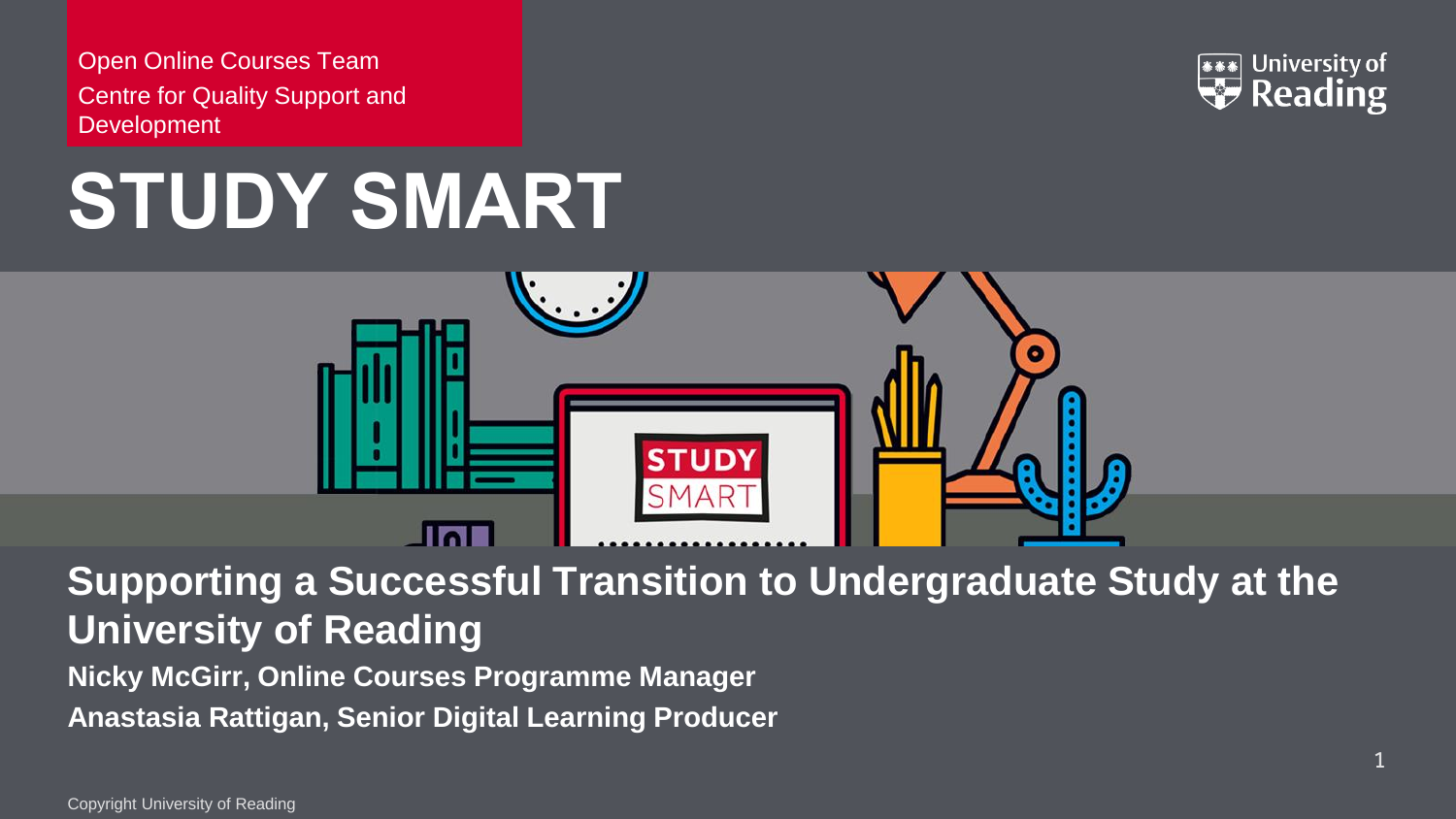

# **ISSUES WITH TRANSITION**

### **Potential issues facing WP students**

- Lack of social and cultural capital
- Moving away from 'champions' / support networks
- Fear of not fitting in/belonging
- Different entry routes not always A-level
- Other commitments and responsibilities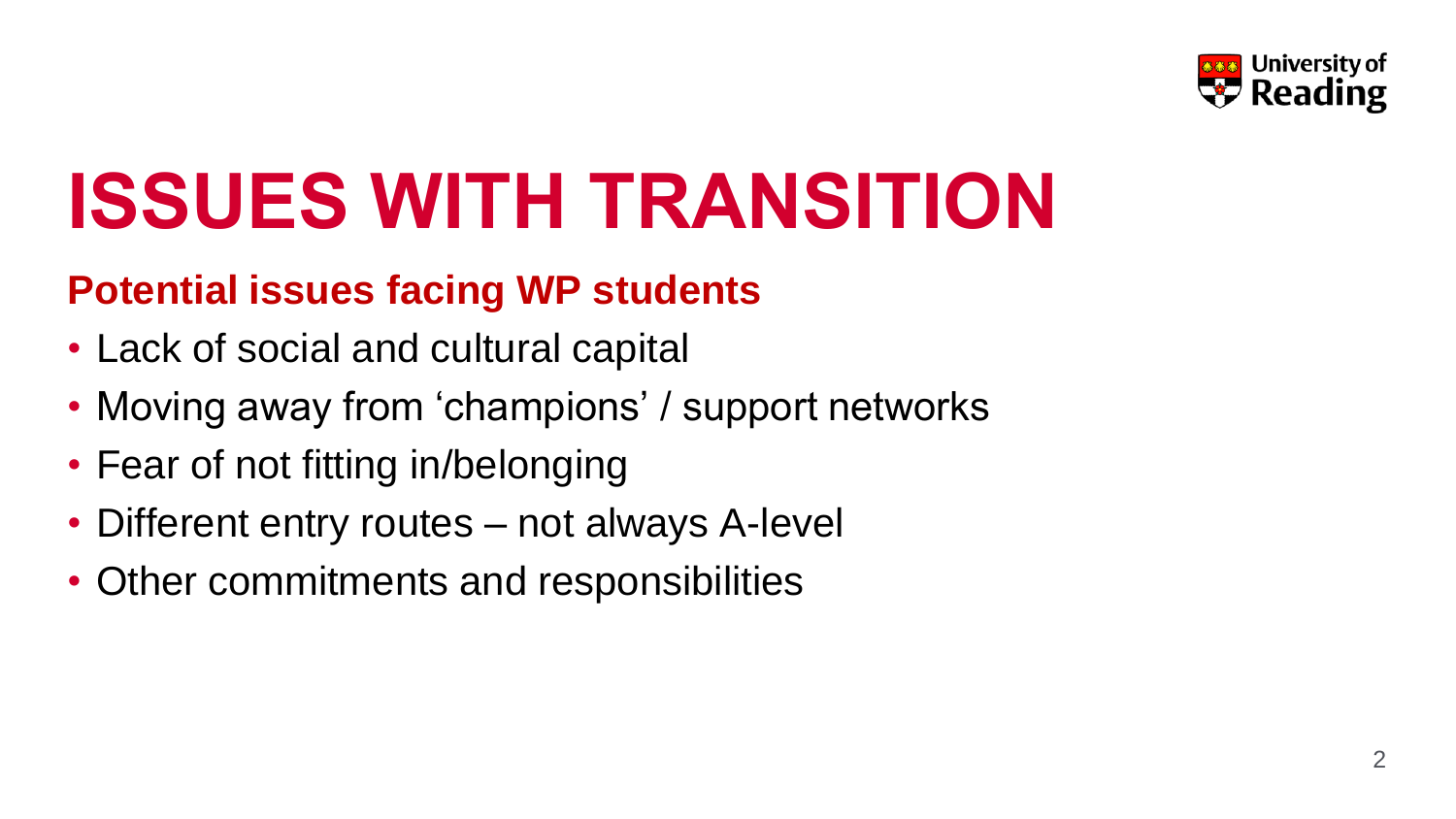

# **OUR APPROACH**

### **Aim to:**

- 1. Increase students' confidence in transition skills
- 2. Build a shared start point and sense of belonging

### **By:**

- Demystifying expectations / implicit assumptions
- Welcoming everyone to a university learning community
- Recruiting student mentors from a variety of backgrounds
- Featuring location specific videos, current students and staff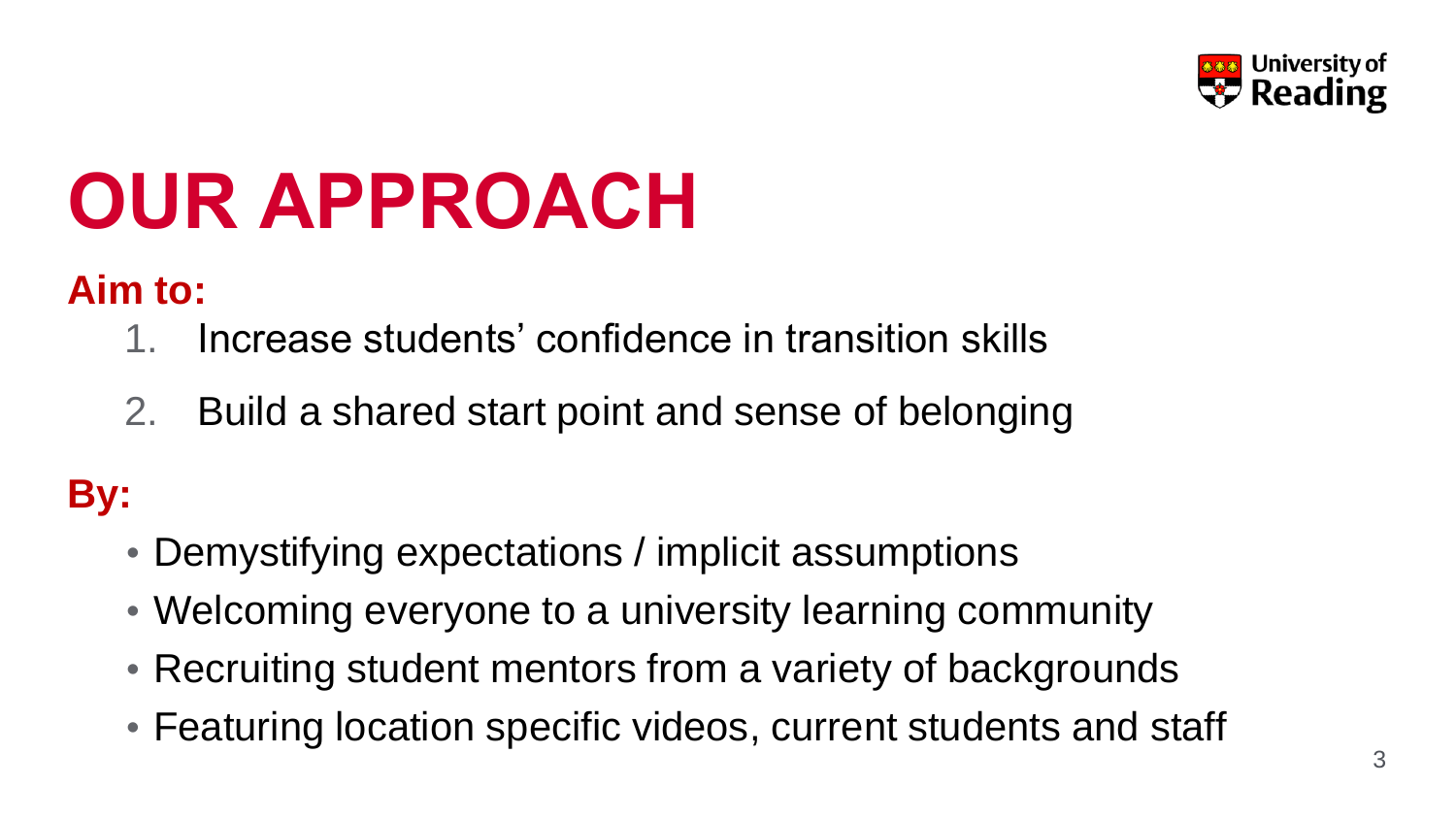

### **NEED TO KNOW**

- Pre-entry online course for Part 1 undergraduates based in Reading
- 3 'weeks' of 3 hours each 9 hours total
- Focus on 3 key areas of transition:
	- Academic integrity
	- Communication
	- Independent learning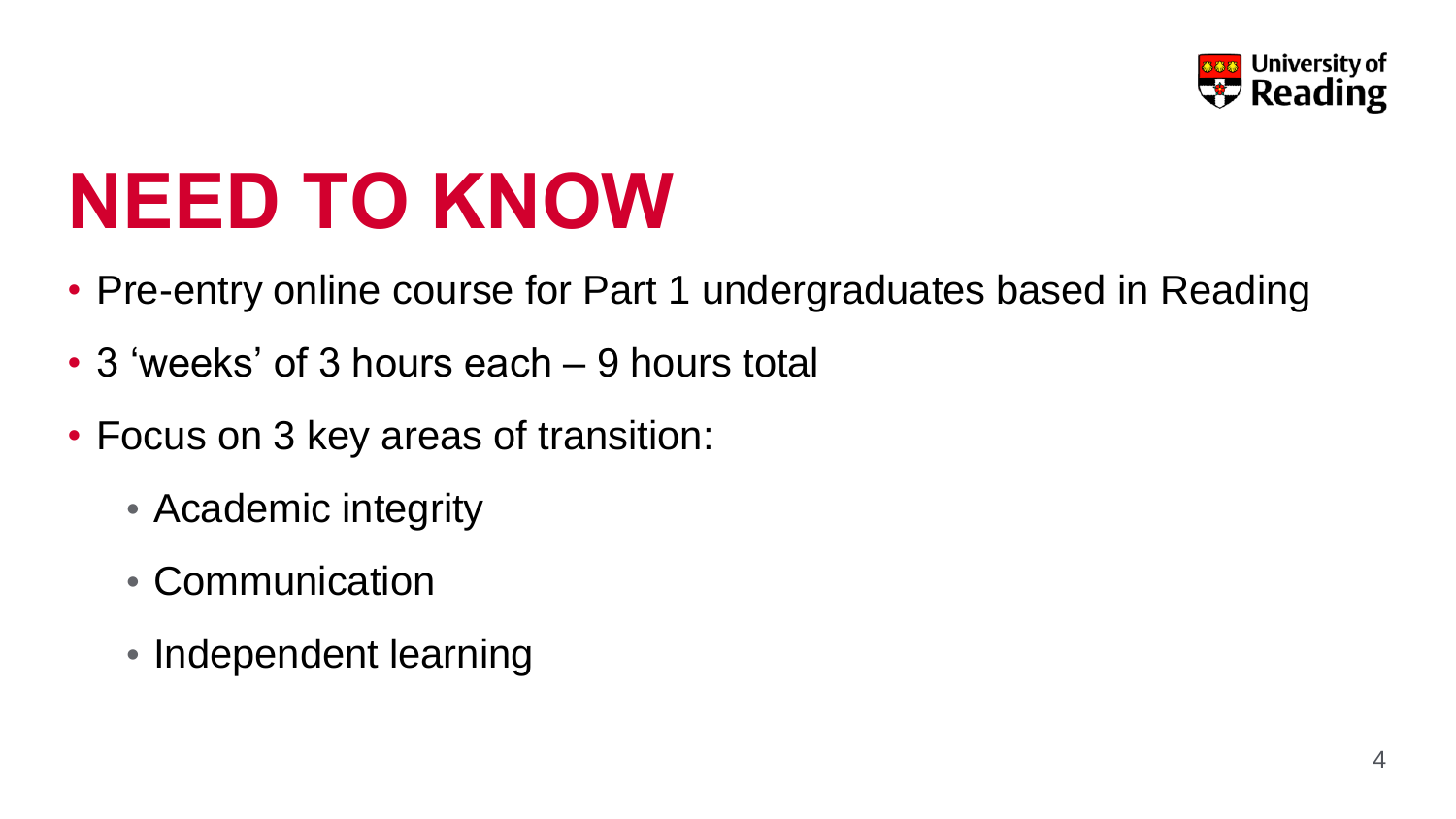

# **LEARNING JOURNEY**





### **First impressions**

Starting university can be both an exciting and a daunting prospect and you may have lots of questions.

In this video, students Jake, Joseph, Laura, Natasha and Ola share their first impressions and experiences on arriving at the University of Reading.

What thoughts do you have about coming to university? Share your thoughts in the discussion area at the bottom of this Step. You can also 'Like' and 'Reply' to comments made by others.



### Academic integrity

What do we mean by academic integrity? Your studies at the University of Reading will be guided by a set of key principles and values. Find out what's expected of you as a student throughout your undergraduate career



1.6 BEING A UOR STUDENT ARTICLE

1.7 EXPLORE THE PRINCIPLES OF ACADEMIC INTEGRITY VIDEO (03:41)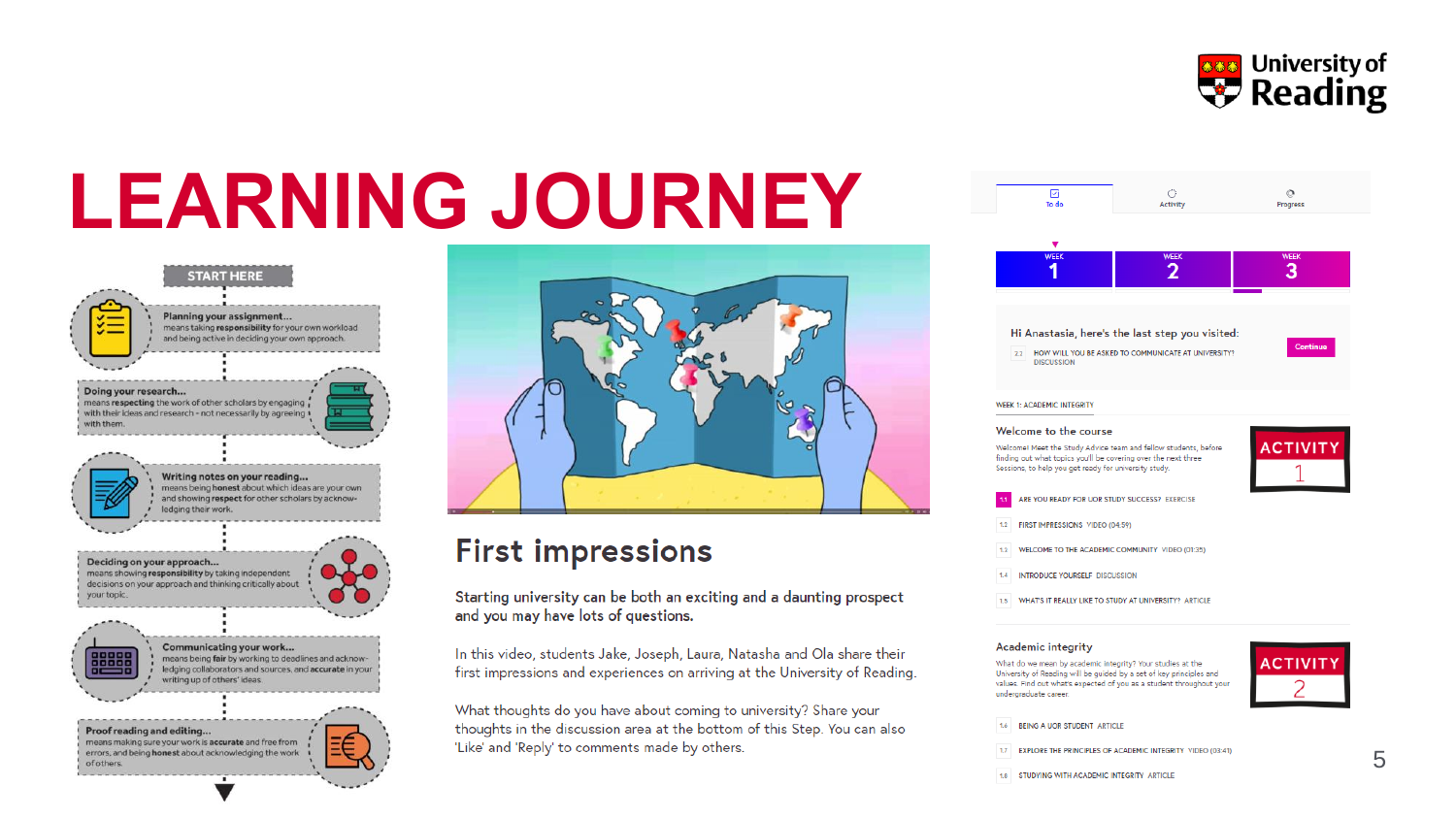

## **THE ACADEMIC COMMUNITY**







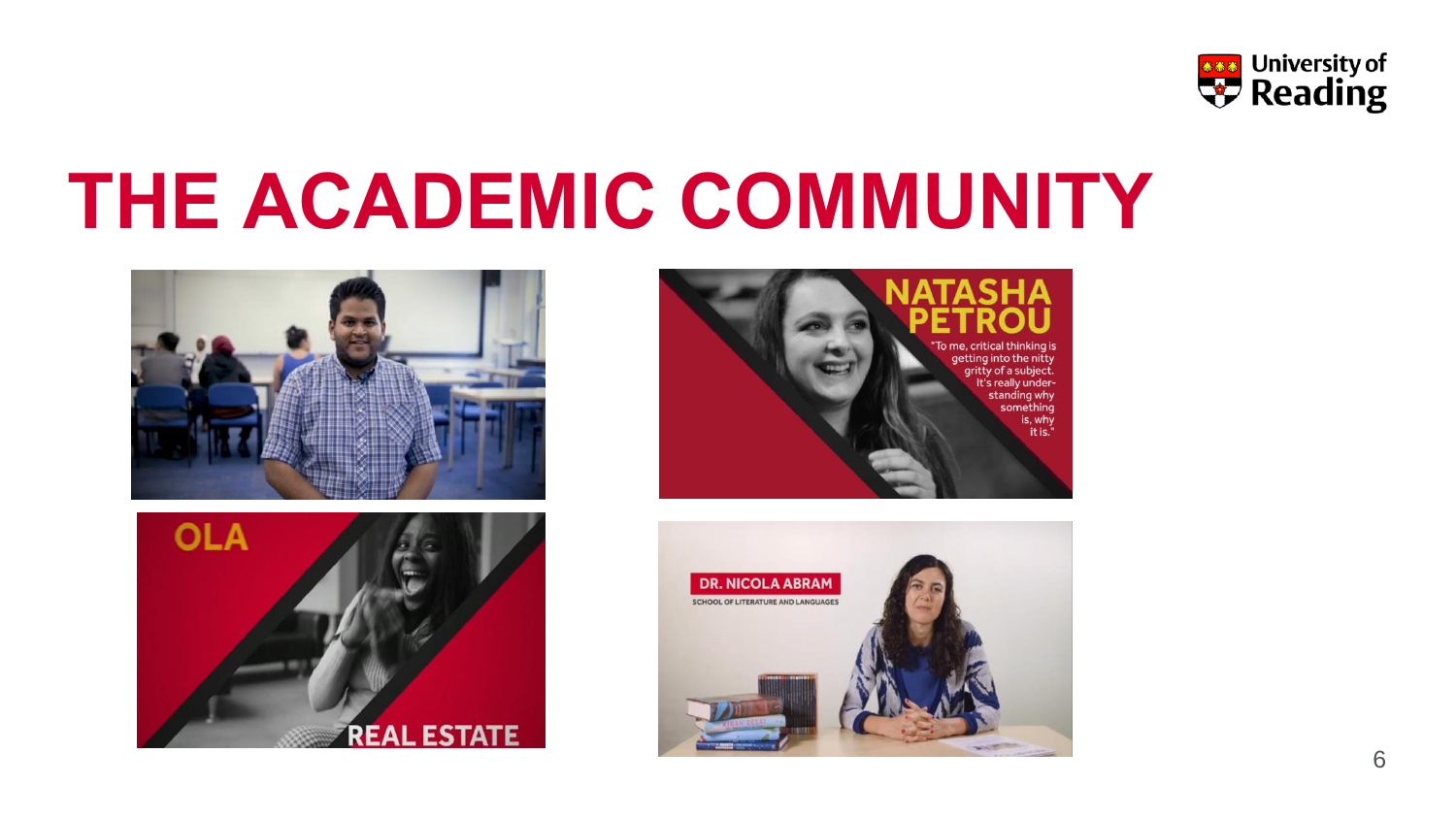

### **THE STUDENT MENTORS**

"I am really excited… I am also a little bit nervous"

"I was the same when I started…" "Reading has a supportive atmosphere…" "There are so many opportunities…" "It is YOUR university experience"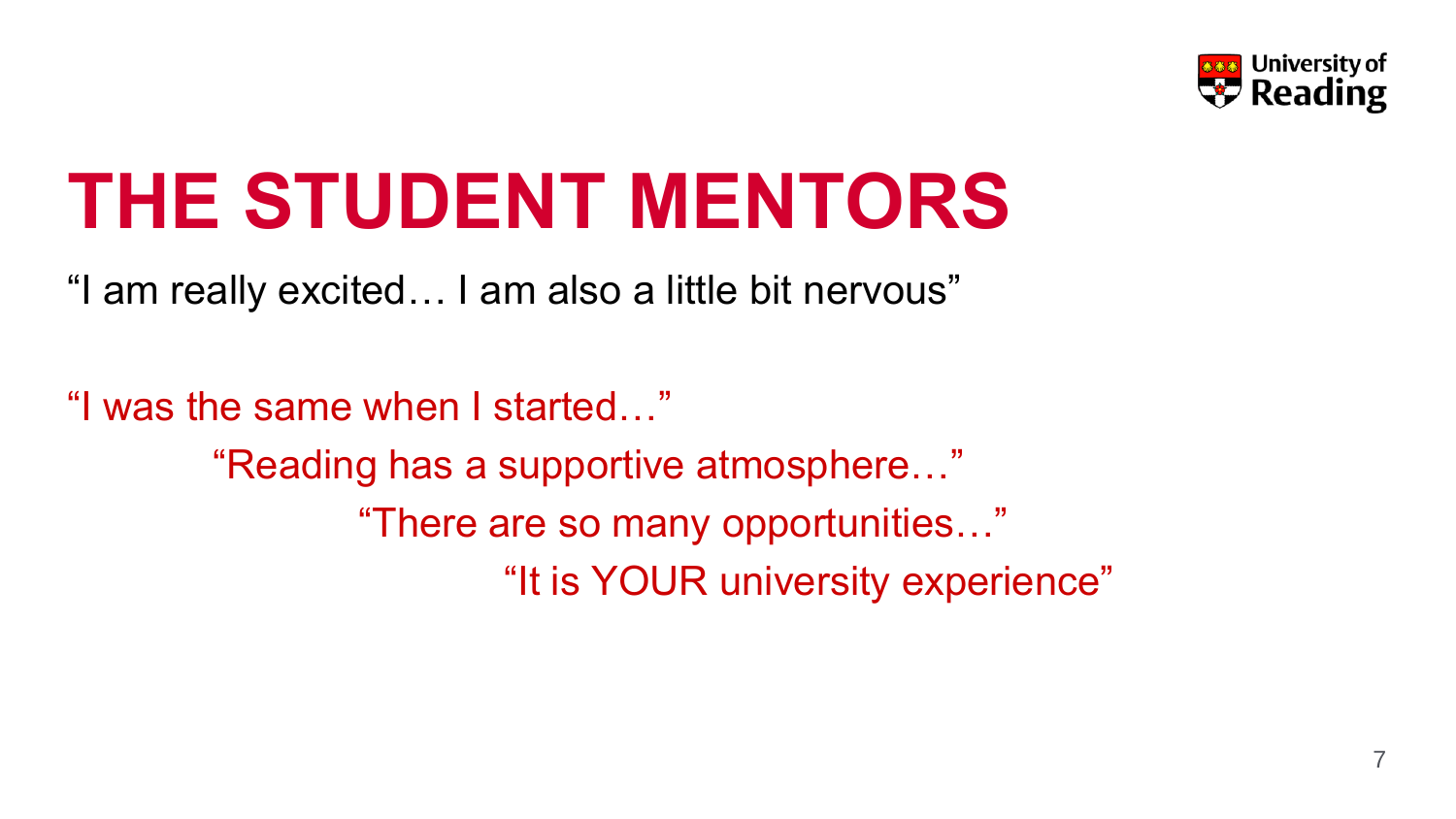

## **SUPPORTING EACH OTHER**

"Thinking about a presentation as a conversation prevents my nerves…"

"…That's a really interesting way…" "Personally, I have quite a few issues…" "So I'll keep that in mind next time…"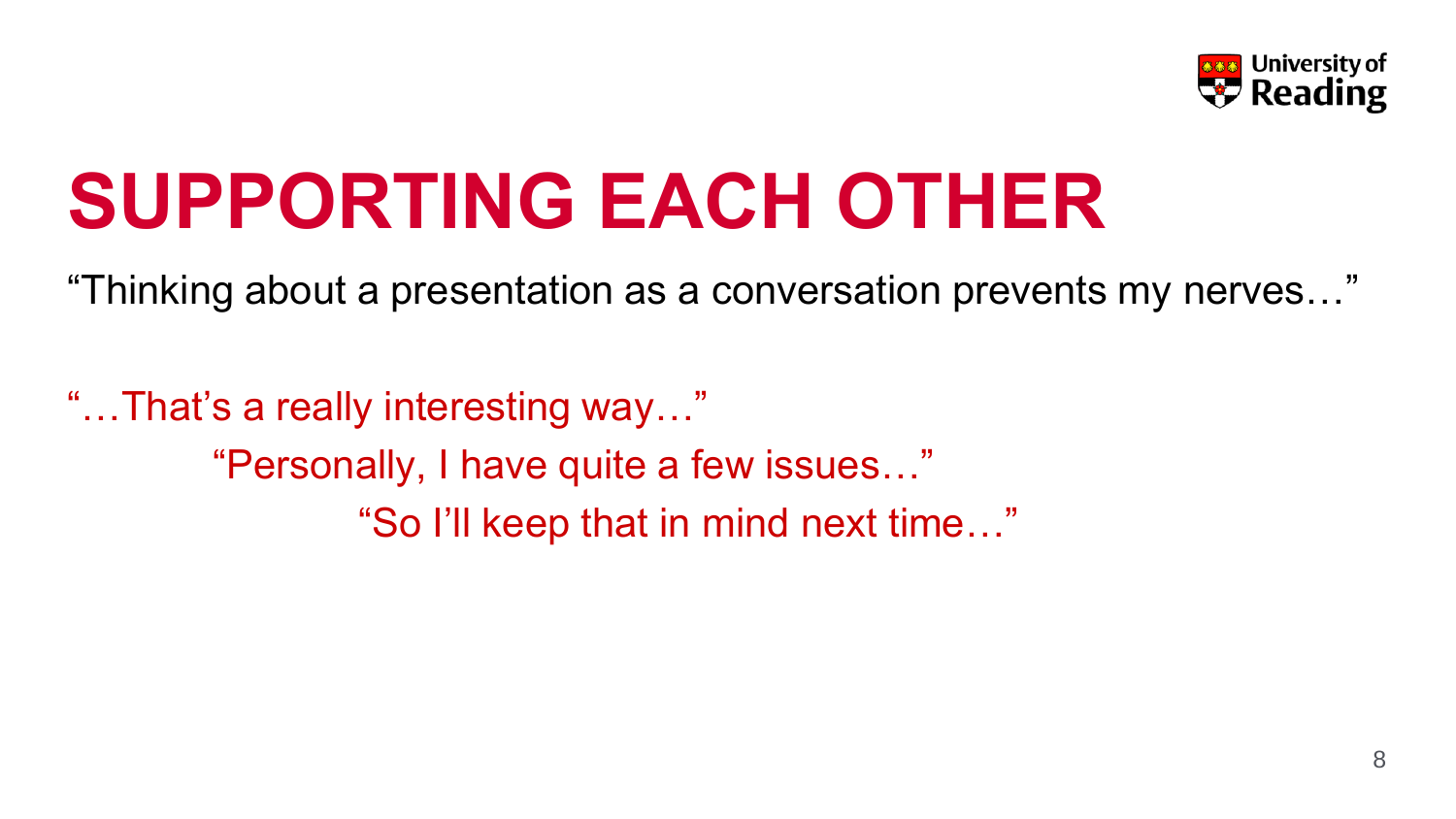

### **MEASURES OF SUCCESS**

- At least 70% of eligible students enrolled on the course (Aug Nov 2018). Of those enrolled, 56.3% completed the course, with 64.1% completing 50% or more.
- 96% agree with the statement "*Having taken Study Smart, I now feel more confident about studying at university*".
- 88% of students agree with the statement that Study Smart "*has helped me feel part of the University of Reading community*".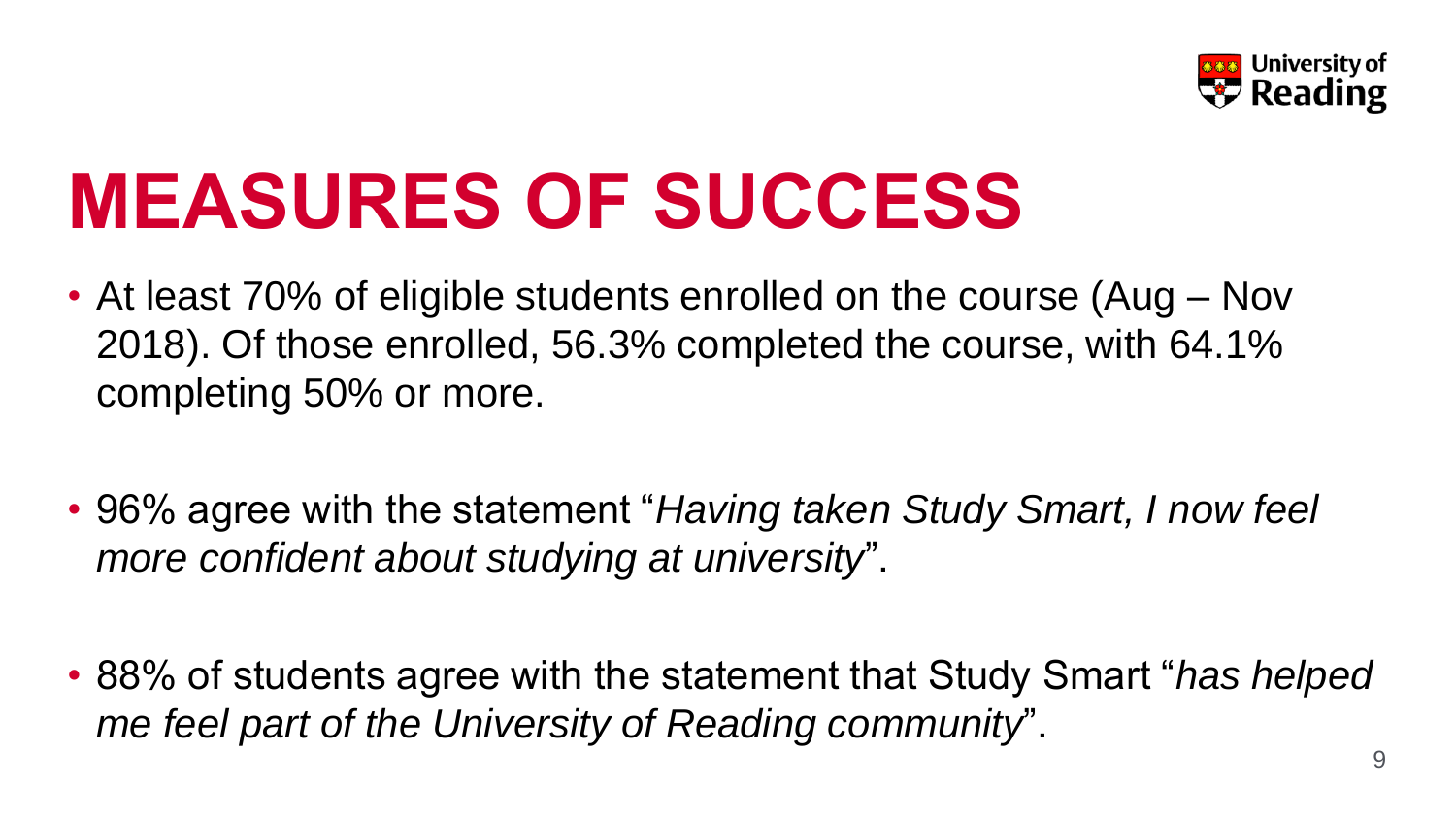

### **HELPING WITH TRANSITION**

- "I've been out of education for over 6 years so I particularly found the information about paragraphs, grammar and punctuation helpful."
- "…I've bookmarked pages so I can come back to them when I need to…"
- "I feel a lot less anxious about the academic side of things…"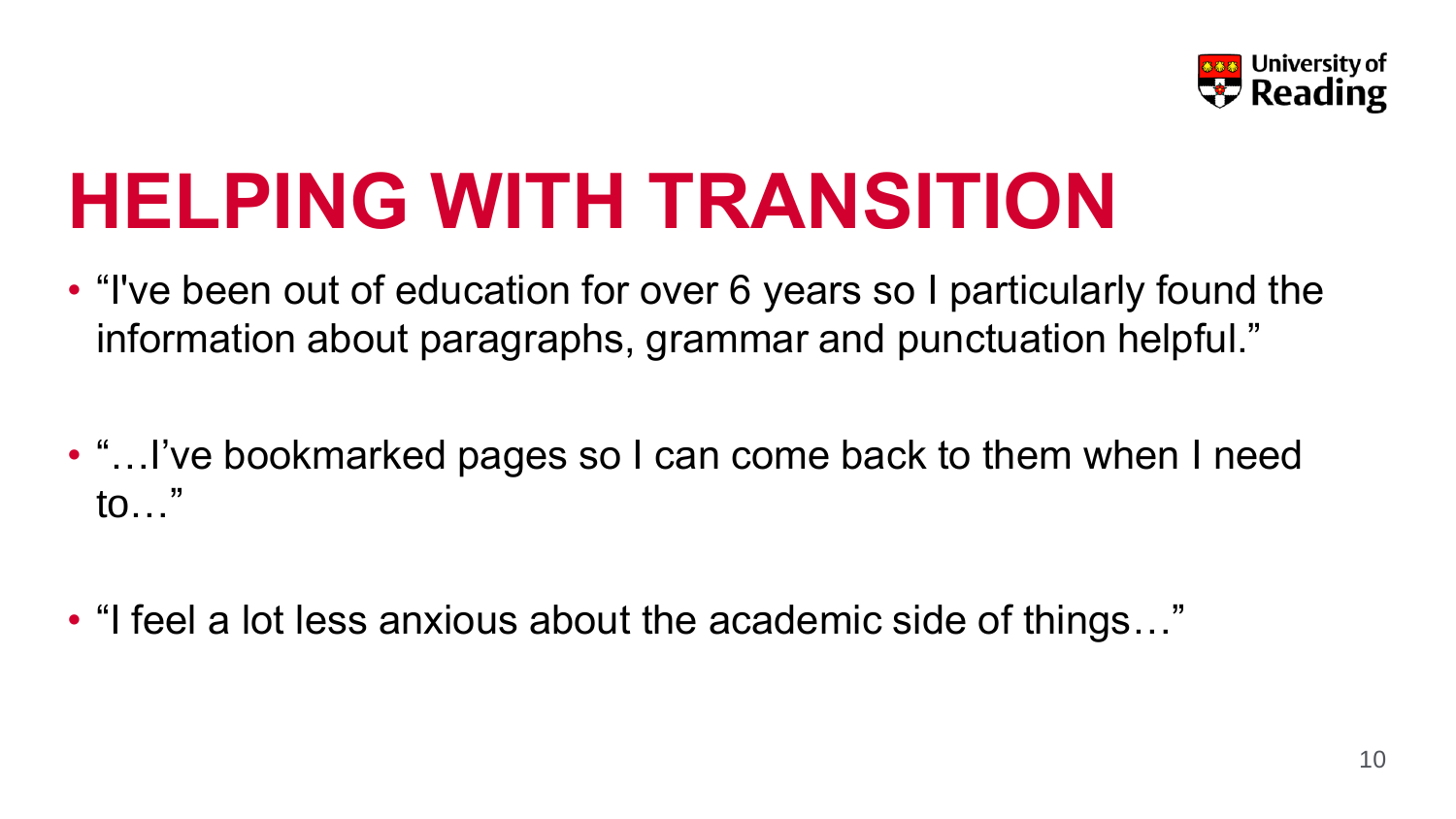

## **LOOKING FORWARD**







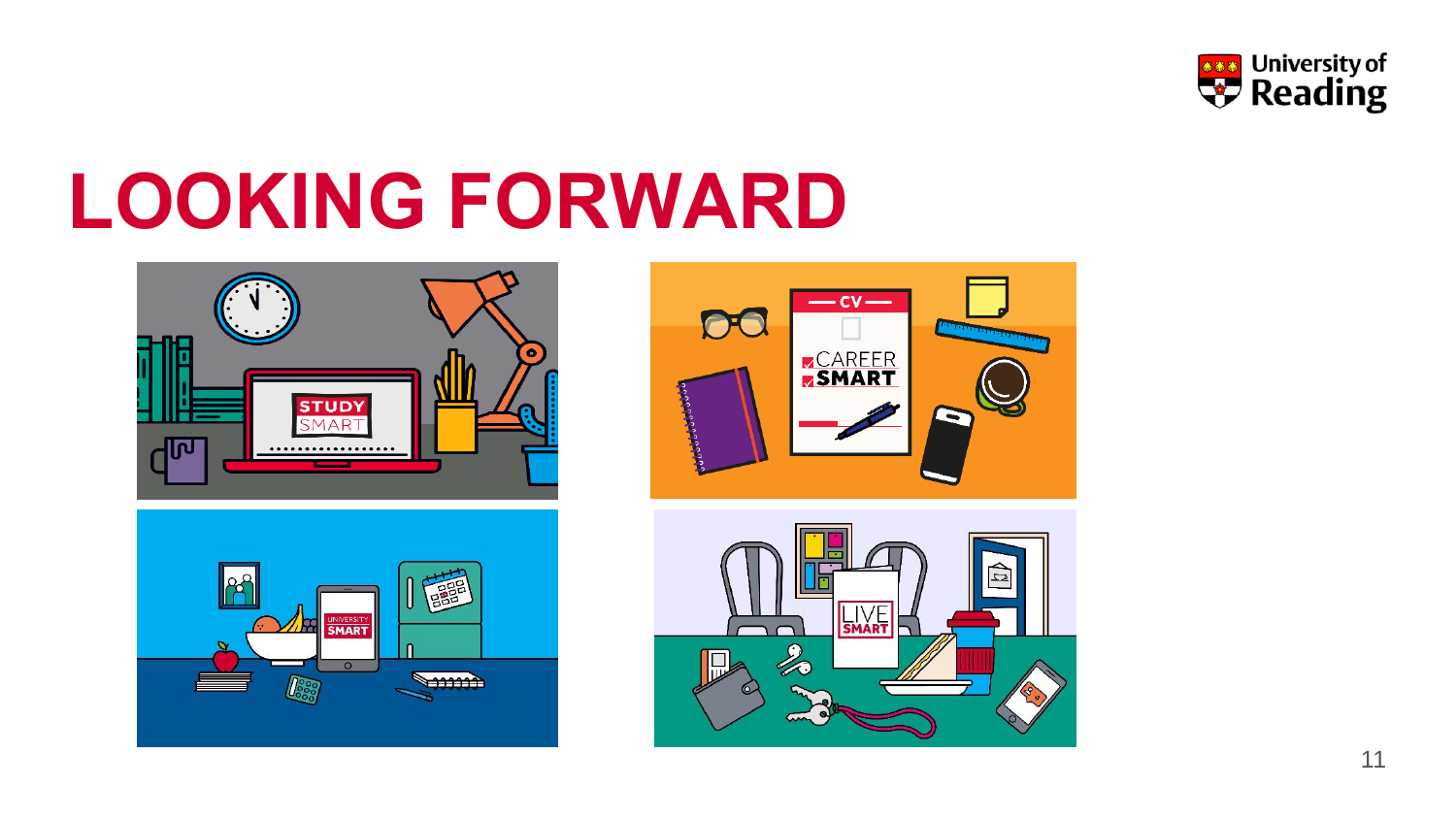

### What other topics/issues could we try to address through online courses, to help support transition to Undergraduate Study?